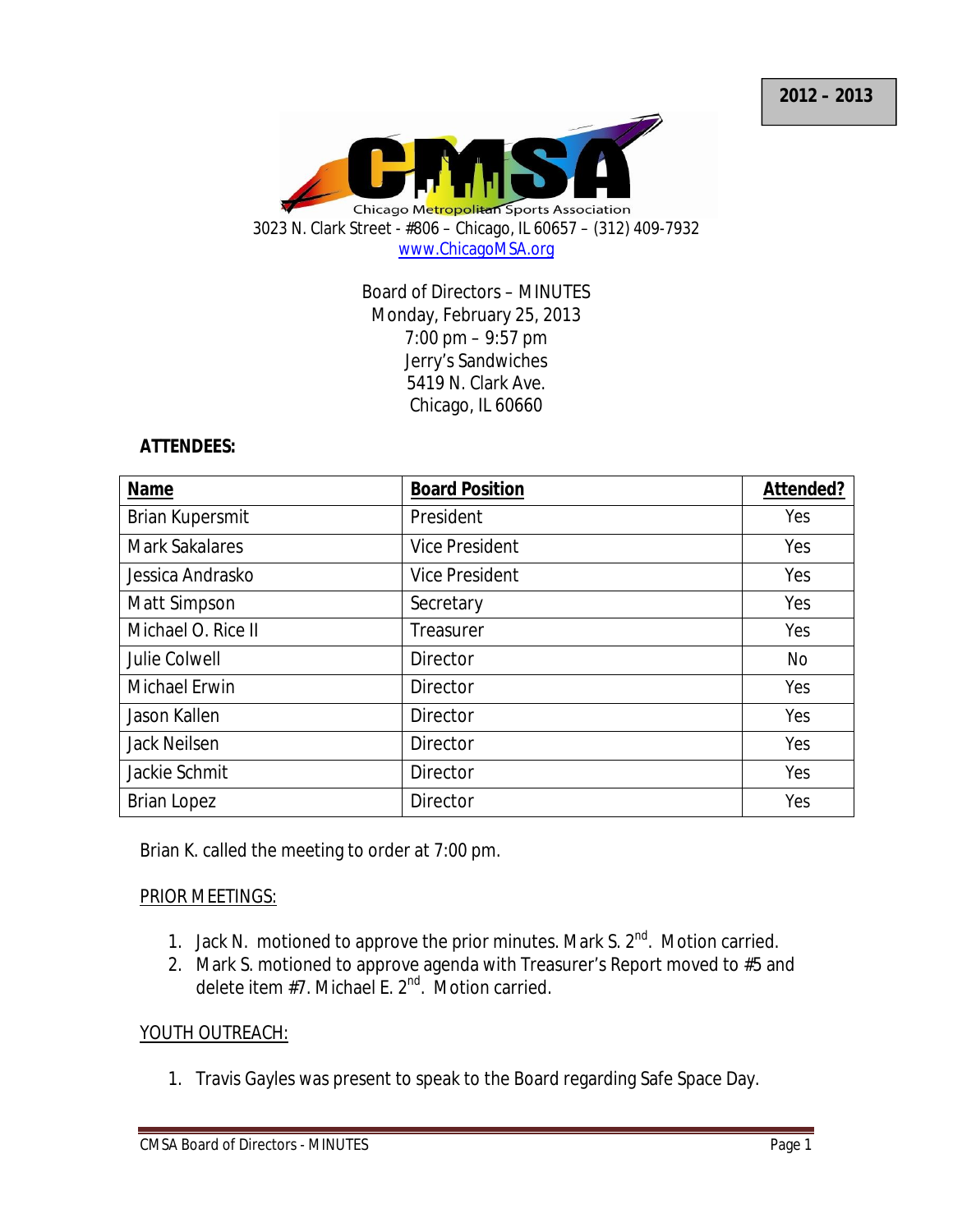- 2. Mark S. read a recent story regarding the suicide of a 23 year old African American transgendered women. This was the  $8<sup>th</sup>$  death in the last year.
- 3. Travis gave his background and the background of the Safe Space Day
	- a) Dr. Gayles does clinical care and research with LGBT youth and HIV positive youth.
	- b) Wants to do some type of programming with LGBT youth and would like to team with CMSA for some type of physical activity
	- c) The Ben Cohen Foundation was originally interested in participating but declined due to lack of potential publicity for his organization.
	- d) Wade Smith, a former NFL player will be involved. He would like to launch some type of sports league/clinic for LGBT youth.
	- e) CMSA has similar interests and can help run sports clinics at the May Safe Space Day event.
- 4. The goal is to have 150-200 youth at the event.
- 5. Lurie Hospital will help advertise the event.
- 6. How will we measure success?
	- a) Will do pre/post event surveys of the youth.
	- b) Will evaluate clinic for successes and areas of improvement and advise other groups.
- 7. Funding:
	- a) Safe Space Day needs about \$10,000. Dr. Gayles has reached out to other organizations but doesn't have commitments at this point.
- 8. After Dr. Gayles left the Board had the following discussion:
	- a) Questions/concerns raised by the Board:
		- Are there other sponsors?
		- Is there a specific plan in place for the event?
		- What is their target group and does it fit with CMSA?
		- What's the long term benefit?
		- Has anything like this been done in the past?
		- Jack N. noted that as a member of the Gay World Series Board, this type of event was not the intended purpose of the donation. Mark S. thought it was consistent with the Gay World Series Board intent of the donation.
	- b) Mark S:
		- Safe Space Day is the best fit we've found thus far.
		- Will partner with GSA's
		- There may be some straight kids at this, which is ok.
		- Although this is only a one day event, this is laying the groundwork for future events.
		- There is some risk but a potential large upside to this.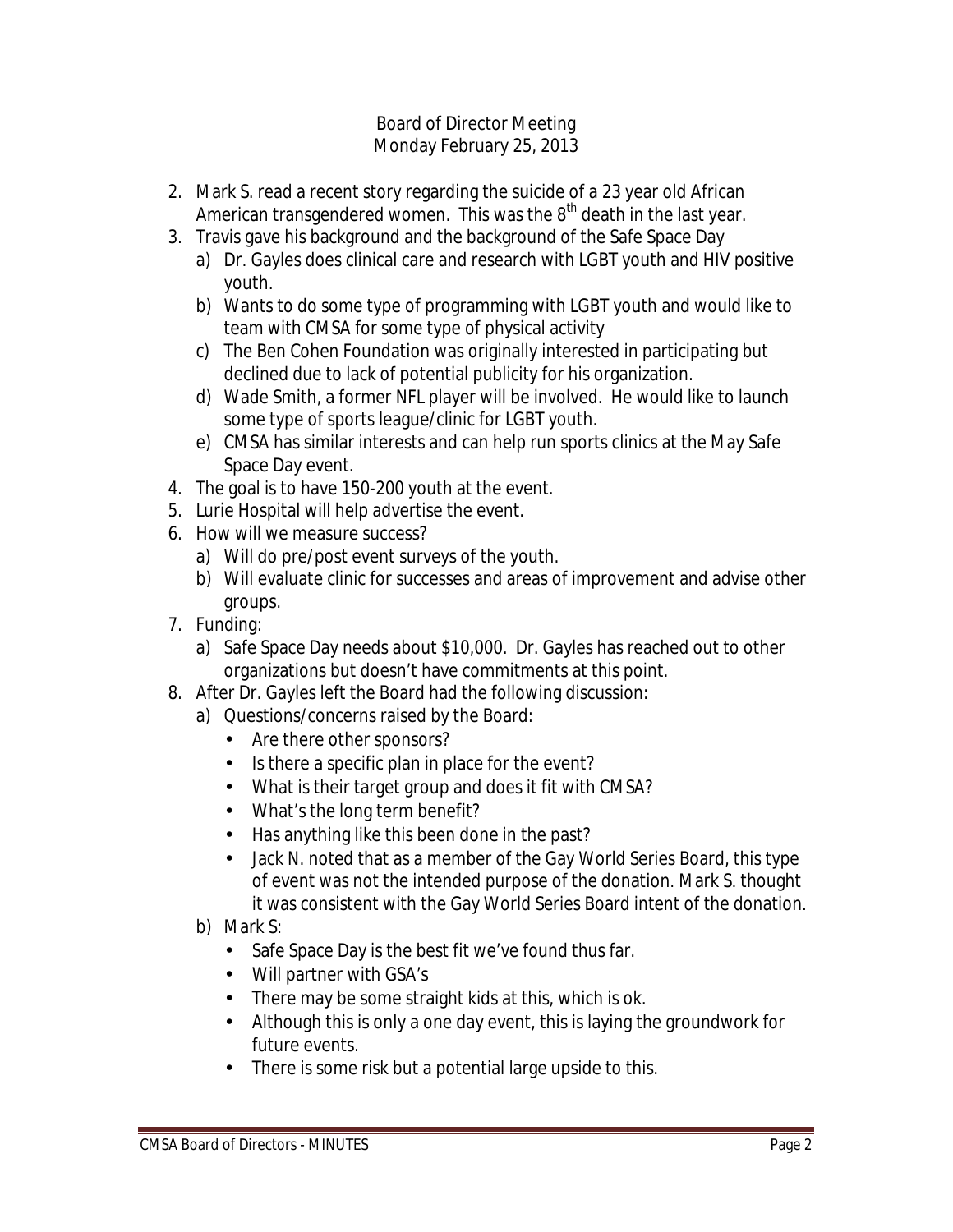- Mark motioned to give the program \$5,000 for this event. Matt S.  $2^{nd}$ . Motion was defeated.
- c) Mark S. motioned that we partner with the program and donate \$2,500 for the Safe Space Day event. Matt S. 2<sup>nd</sup>. Motion carried.

## WOMENS' PARTY:

- 1. Sam Hamilton reported that the party was once again a major success and well attended.
- 2. Sam would like to change the party and gear it toward men and women. We should have entertainment for men and women.
- 3. Sam is requesting to be director of the party and permission to reserve Joe's on Weed for the event.
- 4. After Sam left Jackie S. motioned for Sam to be director of the party, choose a co-director, and reserve Joe's on Weed. Jason K. 2<sup>nd</sup>. Motioned carried.

## EDGE ALLIANCE/DINING OUT FOR LIFE:

- 1. Marcus Han, Eric, and Lizzy with Edge Alliance spoke to the Board about Dining Out for Life.
- 2. Several Fall 2012 sports did a toy drive for the organization
- 3. Dining Out for Life:
	- a) International event to raise money for HIV/AIDS care.
	- b) 3 options for the event on April  $25^{th}$ :
		- Eat out at a participating restaurant
		- Form a team and adopt a restaurant
		- Individuals can become a volunteer ambassador and recruit people to eat out that night.
- 4. Jack N. motioned to support Dining Out for Life. Michael E. 2<sup>nd</sup>. Motion carried

## YOUTH OUTREACH:

- 1. Marcus Han suggested another youth outreach initiative.
- 2. Marcus has reached out to Illinois Safe School Alliance and GSA's about having LGBT youth volunteer at CMSA special events.
- 3. We would need to provide transportation and some type of social event.
- 4. There are some insurance issues to work thru but we will investigate further.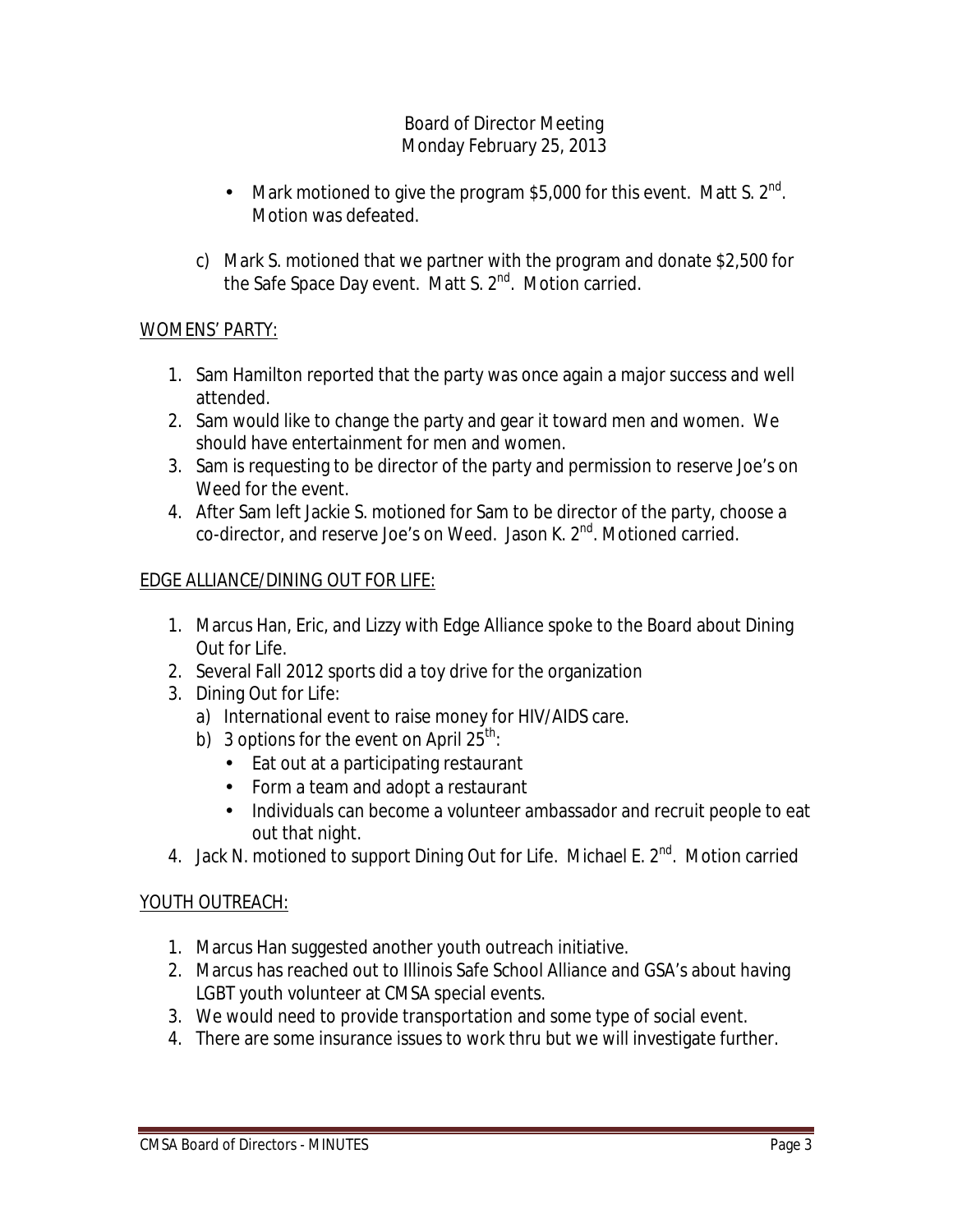## TREASURER'S REPORT:

- 1. Michael R. reviewed the treasurer's report.
- 2. We have \$10,500 cash on hand that is for insurance.
- 3. We will have to move money over from the money market account. This is typical of this time of year because we're incurring expenses without new seasons starting.
- 4. Michael R. motioned approve treasurer's report, Jack N. 2<sup>nd</sup>. Motion carried

#### TENNIS BUDGETING:

- 1. Tennis now has 7 'events' that we require separate budgets for.
- 2. Tennis would like to have one budget to cover all events. The concern with having one budget is that certain events are subsidizing others.
- 3. After much discussion, Brian K. motioned to allow the 3 CMSA leagues to combine into one budget but keep the tournaments separate. Jackie S. 2 $^{\text{nd}}$ . Motion failed.
- 4. Brian K. motioned to allow the 4 tournaments to have combined budgets but the leagues must have separate budgets. Jackie S.  $2<sup>nd</sup>$ . Motion carried.

#### ANNUAL PARTY:

- 1. Jack N. gave an update on the party.
	- a) An e-mail blast went out recently
	- b) There will be a Ru Paul Drag race type of event
	- c) Stephen Leonard and Amy Armstrong will be performing.

#### NEW SPORTS:

- 1. Golf:
	- a) Mark S. met with the Park District, they're very receptive to a CMSA golf league
	- b) The golf courses would require reserved T times.
	- c) The cost would be \$25 for 9 holes. The season would be 10 weeks long. Teams must play together and post scores 8 of 10 weeks.
	- d) There are no insurance requirements.
	- e) The season would start in June and run thru early September
	- f) We will send an e-mail blast, post on Facebook, and include in the Spring ads.
	- g) Mark will provide a write up for presentation to the Board.
	- h) Mark S. motioned, Michael R. 2<sup>nd</sup> to form a new league. Motion carried.